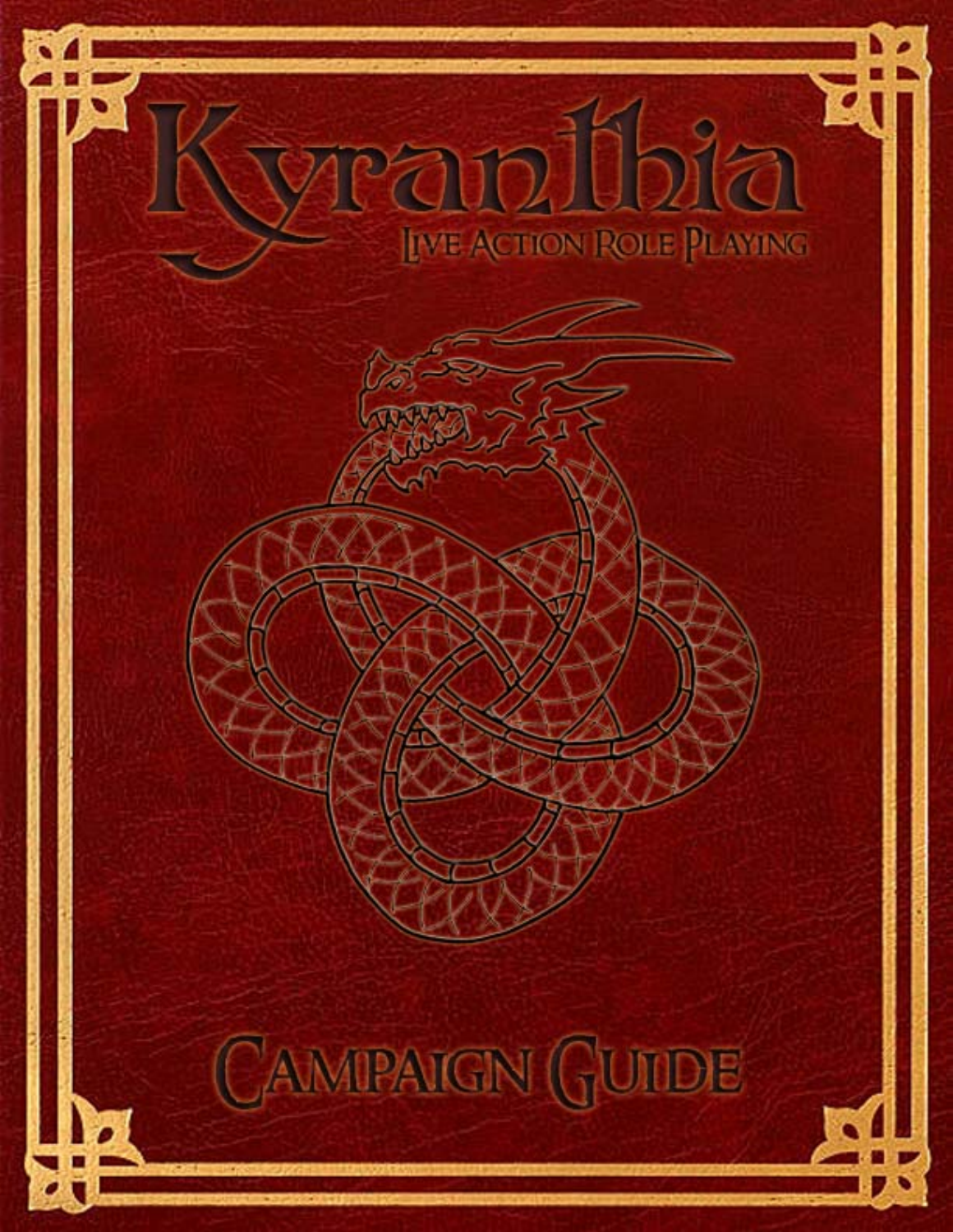The World of Kyranthia has a heavy fantasy setting. There are monsters and magic, kings and demons, elves, dwarves and creatures of all nature. Kyranthia is influenced heavily by classic role-playing games, fantasy novels and movies. We created the world of Kyranthia to be open to almost anything you can imagine.

The kingdom of Kyranthia is approximately the size of North America and has similar climates and weather. The last three thousand years have been documented but everything prior to that was lost in the forming of the new world. The original layout of the land was changed into its current state when the Shadow Lord was created. There are grand cities, small tribal villages and everything in between. The population of Kyranthia is estimated to be in the millions, counting all intelligent races.

The only religions in the world are Light and Shadow. People either value the virtues of helping, healing and being kind or turn to the power of Shadow and all the wickedness it invokes. There are temples for each, although the ones for Shadow are hidden and difficult to find. It is believed that worshiping the Shadow Lord strengthens him.

There are several languages spoken commonly in Kyranthia with the common tongue being the most popular. Most intelligent races have their own language.

Our goal is to leave the world open enough for you to be as creative as possible with character creation and histories. We don't want to limit you with strict guidelines regarding cultures. We have provided bases for all the provinces but that's all they are, a base. Feel free to modify or add as you see fit. We just ask that you don't write yourself into the world as a noble lord, or prince of some province; we'll work on that In-Game.

So, with all that being said, here's a tome from the Library of Knowledge.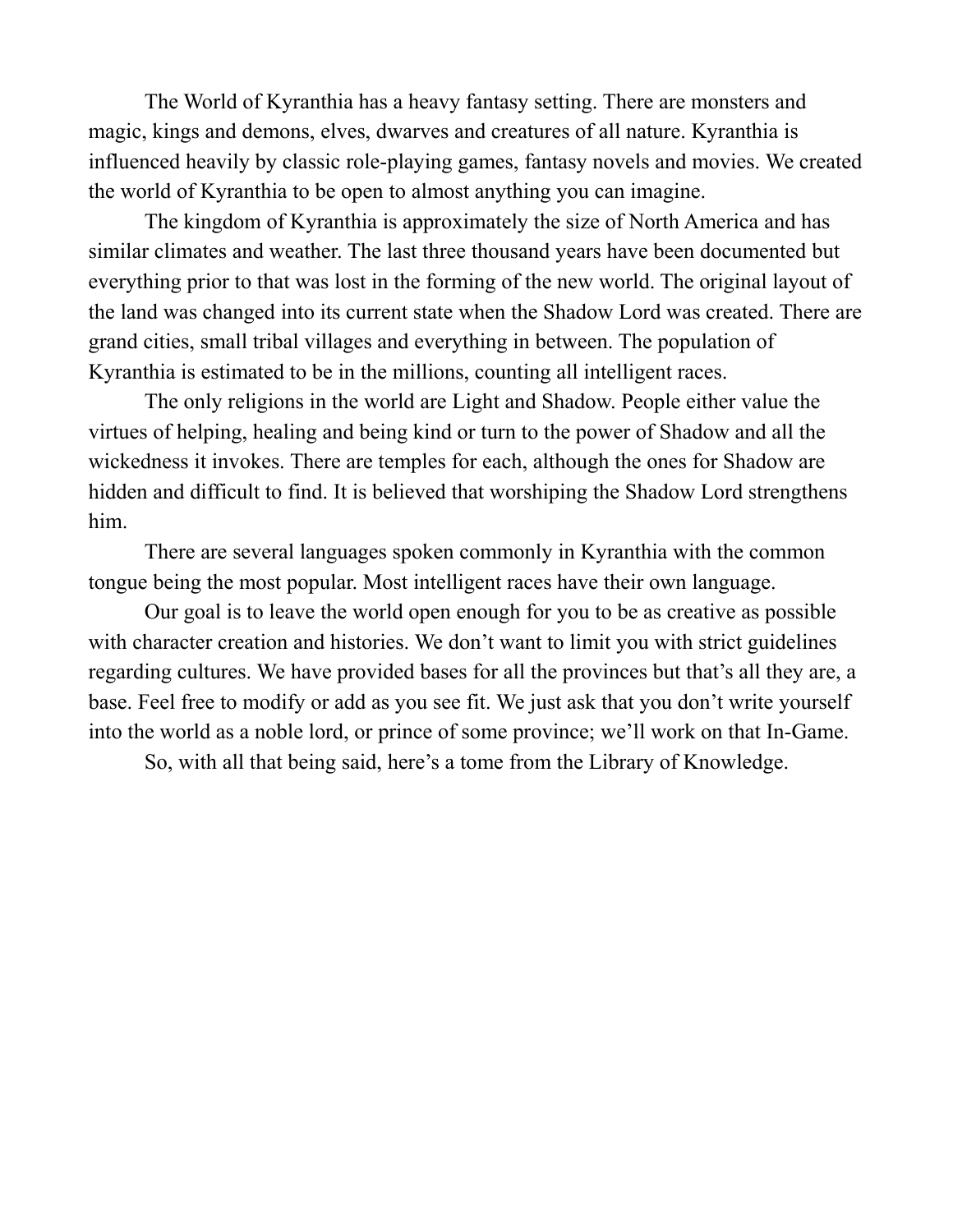Within these pages you will find writings on the people, places and creatures of Kyranthia. This manuscript is intended to be a quick overview of the a fore mentioned topics. There are many books going into greater detail on those subjects in the libraries of the High Wizards. The information here is collected from those books with the occasional note from myself. I tried to be biased when I recorded this tome, taking only what can be construed as truth, but, as we all know, truth is written by the victors. So, I shall leave you with theses words as you dwell deeper into the world of Kyranthia.

> Arimus Tolsen Chronicler of the High Wizards Burnstone Tower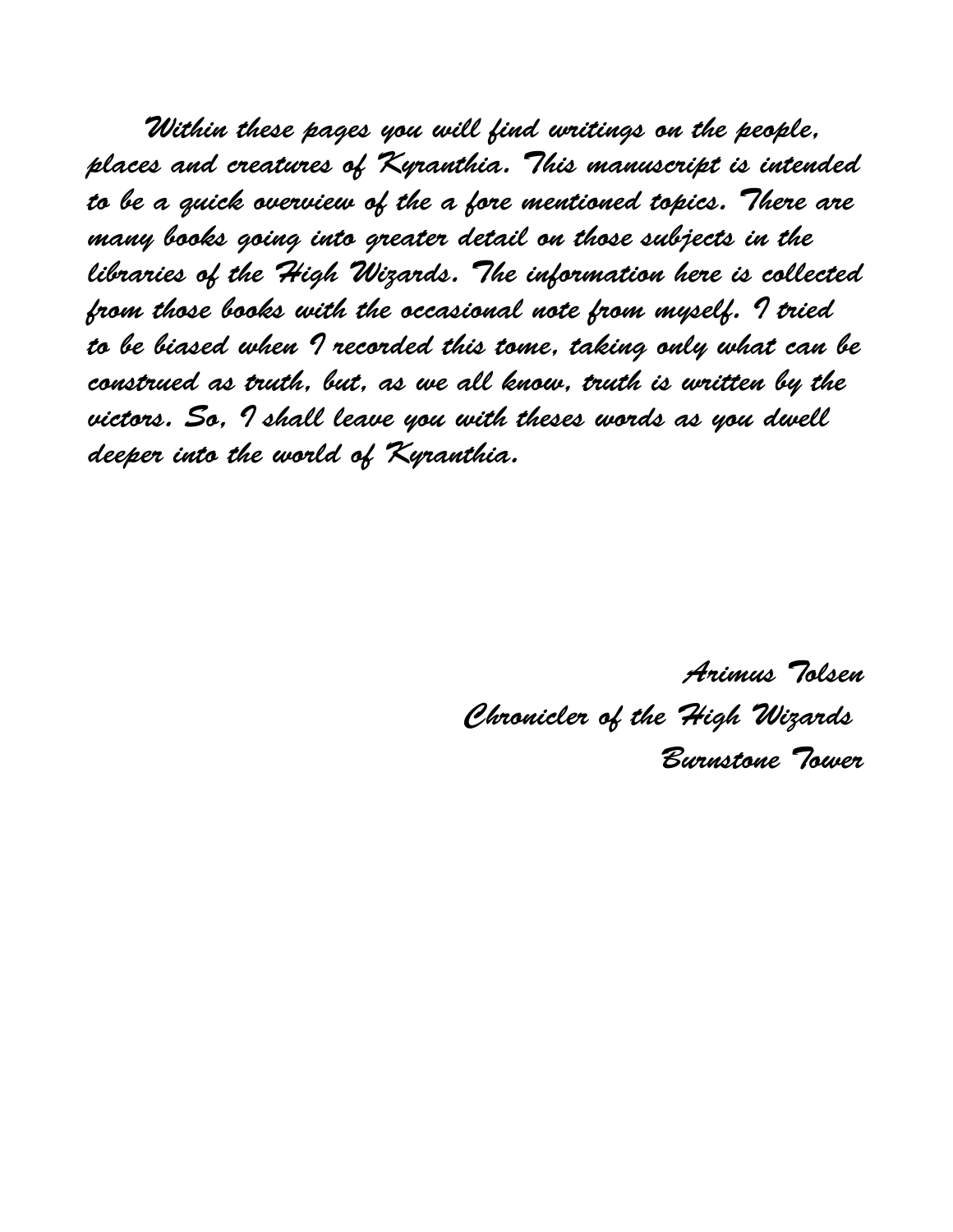# **PEOPLE**

This is a list of the most commonly known fixed in Olan's favor, being impossible for people in the land. There are thousands upon Varin to win. Some even dare to say that thousands of people, but these few are known Krecksin has the Shadow Lord's own luck, by most. but these statements seem preposterous.

### King Teros Montel

Born 847 years ago, his grace is the first king of  $G_{\text{RUNG}}$ Kyranthia. He is married to Laurentha Montel, formerly Laurentha Gladesong, and is father to two children. His son, Prince Arys is next in line to the crown. His daughter Sauleen is betrothed to the Pauper Rumors say he has his finger in all the debauchery of Prince, Killer Waker.

#### Throck Vul' Doon

The Winds of Death, Butcher of Ba' Va Khan, Undefeated Champion of the Savannah, Throck has many names. In the short Sixteen years Throck has lived he has never lost any battle. He was orphaned at a **DRAHM SILVERAXE** young age and trained with blade and shield to carve his place in society, quickly rising to Lord Protector of Kraza-Thull. Throck is hot tempered and quick to draw steel.

#### Killian Waker

Waker is the Lord Protector of Wiltshire, but most call him the Pauper Prince. Born into a wealthy family, Waker grew up with silver spoon in hand. After **SCOURGE** the mysterious passing of his parents and siblings he used his inherited wealth and spread it among the commoners, making sure that none went hungry. These generous deeds saw him to his present title.

#### Varin Krecksin

This Halfling was born and raised on the streets. His tough as nails attitude kept him alive and also helped build his reputation. While still an adolescent he was able to amass a considerable amount of money, mostly through gambling. Varin is said to be the luckiest creature alive. When Olan Dormstan, the previous Lord Protector of Wiltshire heard these claims he challenged him to a game of chance, the stakes his title. That is how Krecksin came to sit the chair of Stranglevine Keep.

A surprisingly large number of writings in our libraries tell of the game of chance being

Lord Protector of Tog, Grung is anything but compassionate. The tribes of his island run rampant, killing and looting while he sits his seat of power. Tog, lining his pocket with gold. Little else is known of Grung. He is seldom seen. Some say he is always off, some say he is a ghost, some say he doesn't even exist at all. When more information on this goblin is found it will be added to this writing.

The leader of Drägrim Thel was awarded his seat due to his cunning and battle strategies. He has assembled a council of dwarves from all the clans to help bring balance to his providence. He is considered old, by dwarven standards, being 634 years of age. He tends to take his time when planning anything, being sure to go over every possible outcome.

When Scourge asked that Gul-Morthas be made part of Kyranthia most thought it was a joke but when rumors of war broke out he was soon granted the title of its Lord Protector. He has yet to show any sign of wickedness but few trust him. He has earned respect on the council albeit mostly fear inspired.

#### Captain Gale Typhoon

Captain Typhoon leads Durago Island from the ship *Maiden's Lust*. Typhoon is a lover of rum, entertainment and women. The Captain's love for female companionship is legendary. Rumors state the Captain's main goal is to make love to every woman in Kyranthia, and is off to a good start.

There were countless documentations on women that Typhoon has had the "pleasure" of knowing. To be honest, I find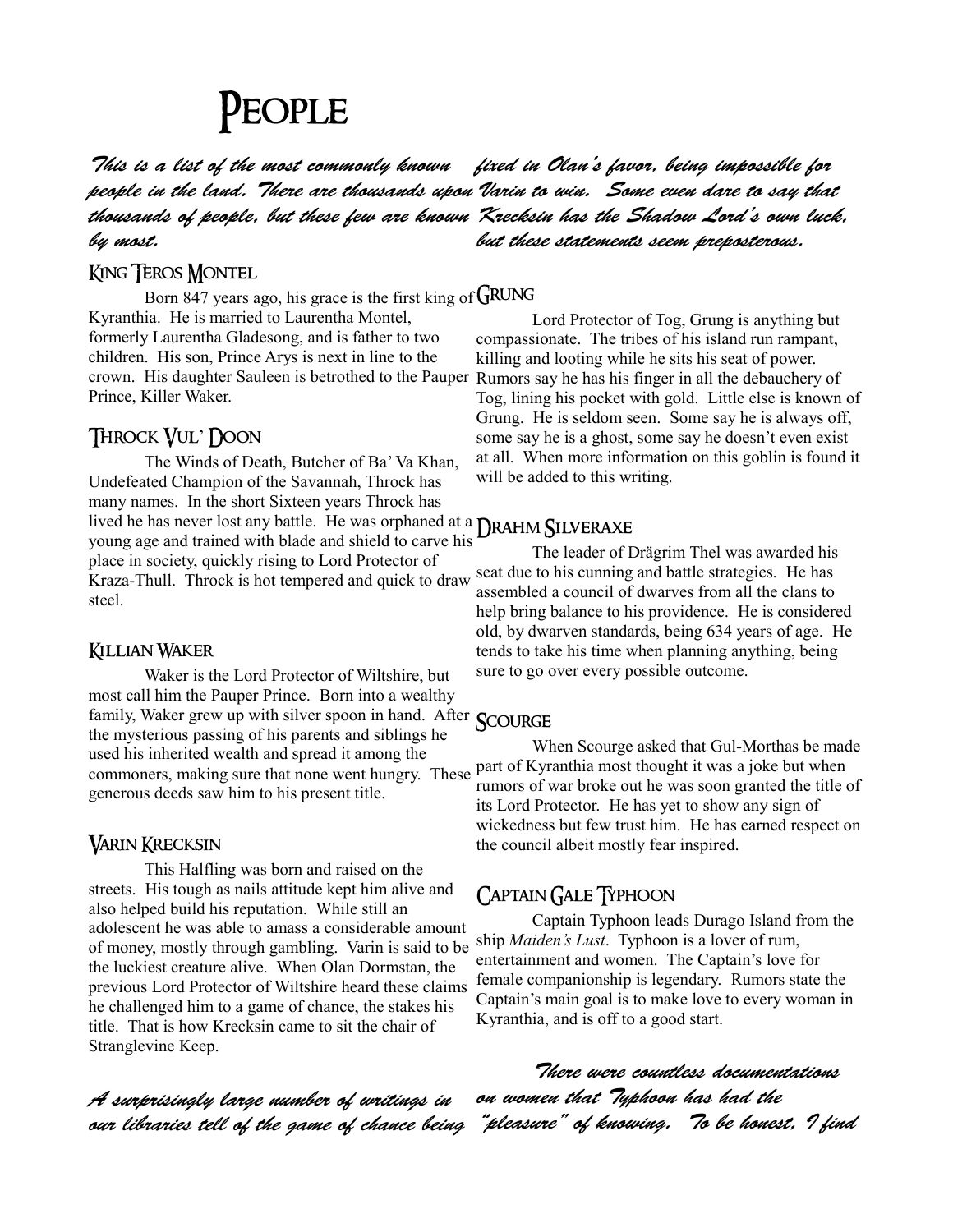this not only disgusting but also as a waste of time of the Chroniclers of the High wizards.

#### Giles Fathor

Lord Protector Fathor is the head of Belgrim. He is the half-elf son of the previous Lord Protector, and *attack without cause. There have been* full blood elf Aralym Sylvantis. Because of his half blood lineage he has always dealt with insult and grief from most of his council. His human traits are also causing him to age quicker that his full blooded brethren. Although he has seen almost 500 years of this LORD VROKTIS world he is considered elderly and is drawing closer to his final days.

#### YORN WILES

Even though this man is the Lord Protector of the Ice Shelves you would never know it if you saw him current whereabouts are unkown at the time of this in person. The Shelves are a cruel area and much is needed to survive. Every day he is out with common folk, working nets, gutting whales or a number of other **PLAGUE BEARERS** everyday necessities. He lives in the long hall in the capitol of Breeze Bay.

#### High wizards

The High Wizards date back almost 3,000 years. Their purpose is to record all they can that involves magic. There are towers representing the schools of magic where the wizards reside. They are Burnstone for fire, Northwind for air, Steadrock for earth, Driftshore for water and Arcanus for mystic The High Wizards stray from chaos but there are rumors of a tower dedicated to its path hidden to outsiders.

### The Death Knights

Little is known of the four Death Knights. All I could find in my research was accounts of townships being laid to waste with little to no survivors. The only reassuring fact I could find on these Anti-Paladins is that they tend to find a resting place to hibernate, much like Liches.

#### **VAMPIRES**

Full blooded vampires were all once full blooded Elves. All writings on them state that the only race capable of becoming a true Vampire is a full blooded elf. All other species tend to die from their bites, except for half blooded elves which turn into a

more monstrous vampire.

I decided to place the vampires in the "People" section rather than the"Common Creatures" for the reason that they are usually very civilized and seem rarely to accounts of great leaders of old actually being vampires.

Once a mighty lord, his greed for power turned him into the menacing lich. Lord Vroktis was awoken from hibernation in 517 AR. He ravaged towns and villages in a section of Aegarius until the citizens of Valdarin's Gate we able to recover his philactory. His writing.

When a strang plague started to sweep throughout Kyranthia the group of plague bearers showed up shortly after to aid in healing those afflicted and to hopefully find a cure.

#### Templars of Purity

These paladins are an independent militant organization of the church. They are focused on finding chaos cultists and rooting out evil corruption wherever they find it.

#### Mumbaga

Tales speak of an evil forest witch with a hatred for nature and balance. With dark magic she corrupts all around her.

#### PIRATES

There are many pirates present in the world today. Most stick to smuggling but there are those who while attack and plunder any ship nearby.

#### SISTERS OF GRACE

The name given to the female healers of the Citadel, they are revered by all who follow in the path of Light.

#### The Freemen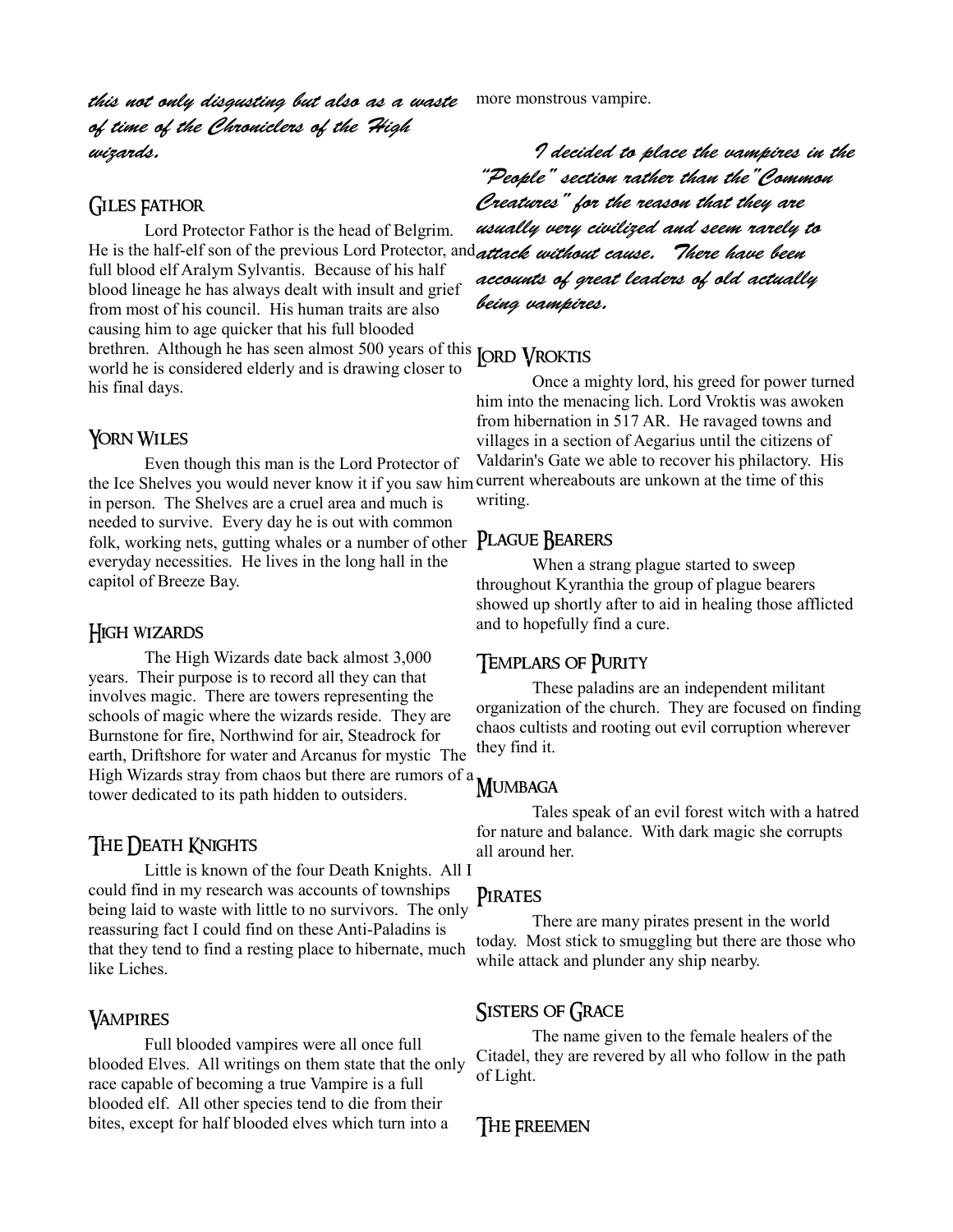by their own laws. They no longer follow the laws of Kyranthia and instead live hidden in ruins and forests.

#### Tribes of Tog

There are numerous tribes of goblins living in Tog. Most are at war with each other and often venture races; having beaks, snouts, feathers, fur, hooves etc. into the main land to raid.

At the time of this writing there are over two dozen large tribes, including the Tongue-cutters, the Gho Mal Raiders, Goblins of the Whispering Moon and the Blackfoot.

# **TOWN GUARDS**

Most settlements have a town guard. There are in place to uphold the law. They are authorized to arrest of these beings actually emitting a or fine any they see fit in accordance with the common laws. They are recognized by their tabards matching the **noxious** gas, similar in smell to rotted colors of the Providence the establishment is in, i.e. maroon and green for Aegarius, blue and white for the Ice Shelves.

# Guild Masters

Guild masters are appointed by the royal court and are considered almost nobility. They are respected by citizens and are paid by the crown. An insult to them is an insult to his Majesty.

COMMON CREATURES Bullywugs are a large frog-like race known for Bullywugs are a large frog-like race known for

What I mean by "common creatures" is that Dragons these are known all over the kingdom of Kyranthia, from Tog to Durago Island. Each region has other creatures that are common to their own areas, or may even occasional venture into another. It's not unheard of to see a Yeti, harpy or even a beholder in Aegarius.

#### **ABOMINATIONS**

These undead creatures are actually constructed

This name refers to a group of outlaws that live from pieces of different corpses. It is believed that undead necromancers bring life back to their disfigured bodies. Healing magic tends to hurt them.

#### **REASTMEN**

These beings appear as a mixture of different They cannot speak and are almost Neanderthalic in nature. They are very territorial and tribal. They are notorious for raiding settlements for food.

#### **ROGBEASTS**

These creatures are a construct of mud, vegetation and other muck found in swamps. They are unintelligent beings. They are also known as swamp people and muck men.

There have been numerous records eggs.

#### **RUGBEARS**

Bugbears are large goblinoid creatures covered in fur with a bear-like snout. They are avid hunters and generally keep to their own ways. They dwell in caves. Some can speak the common tongue.

#### Bullywugs

their fishing abilities. Most tend to leave people alone unless they feel threatened.

Dragons were once plentiful throughout Kyranthia but were hunted to extinction. They would attack settlements to obtain their wealth, leaving nothing but destruction behind. The last dragon was killed by Thaydon Alben.

#### DWARVES

This species is known for their stout statures and long beards. Most are stern and stubborn. Dwarves are renowned for their love of physical work, especially crafting in stone and steel. The can reach 500 years of age.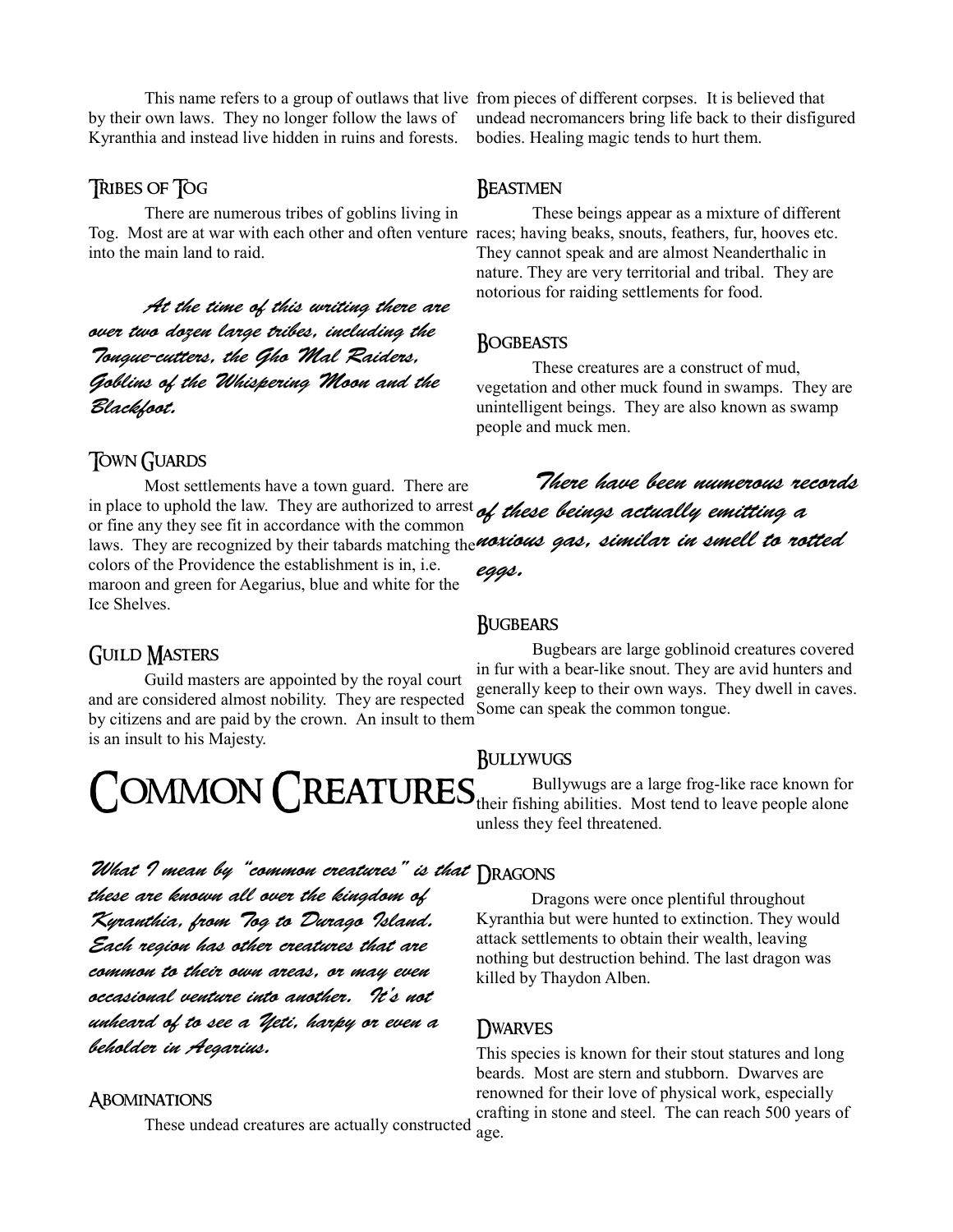#### **FLVES**

The Elves of Kyranthia are one of the oldest races of Raeh. Elves are known for their pointed ears and graceful manner. Elves can live up to 1000 years of age.

# Ghouls

Ghouls resemble zombies but are quicker and more cunning. They are more intelligent than regular zombies and are known to strategize battle tactics.

# GNOLLS

Gnolls are hyena-like bipedal creatures. They live in loosely organized tribes ruled by the strongest member. They attack like wolves would hunt, ambushing or attacking flanks.

# Goblins

These green skin humanoids vary as much as humans. There are numerous tribes as well as more civilized ones that live in towns.

# HALF-ELVES

Half-elves are a mix breed of an elven parent and a human parent. They tend to be a little more adaptable then their full blood relatives. Half-elves live to be about 500 years old.

# **HALFLING**

Halflings are a curious natured folk. They lack some restraints when it comes to the rights and wrongs of acquiring possessions. They can live for 250 years.

# Half-Goblins

This species is born of a goblin and a human parent. They inherit the coloring and ears of the goblin, but their facial features are similar to their human parent. They can live up to 100 years of age.

# **HOBGOBLIN**

The race of hobgoblins is relatively new to the world of Raeh. They are thought to be creations of the Shadow Lord but no solid proof has been discovered. Hobgoblins can live up to 150 years, but most are hunted and killed earlier.

### **HUMANS**

Humans are diversified in all aspects. They range from no facial hair to full beards; light skinned to dark, tall to short etc. Humans live up to 100 years.

#### **KOBOLDS**

A cowardly race resembling a mix of dog and lizard, they are known for their exceptional mining skills. They stay primarily underground but are known to enter settlements to forage for food and other needed supplies.

### Lizard men

A very tribal race, these creatures are semiintelligent reptiles. They are run by a chieftain and are well known for their warriors and shamans. They are a superstitious race and are afraid of all magic but spiritual. They can spit acid, even as children. Their scales protect them in a manner similar to armor.

#### **ORCS**

Orcs travel in well organized militant bands. They are cunning and dangerous. Trained for battle from birth they are a forced to be reckoned with.

### **SKELETONS**

Dark magic is used in the creation of these beings. Although they cannot speak they are very intelligent. Some skeletons are able to cast magic.

### **TROLLS**

There are a few types of trolls. Swamp trolls prefer murky, stagnant areas. Wood trolls live in forests and actually resemble trees. Cave trolls prefer subterranean caverns and tunnels. All are extremely lethal and tough. To successfully destroy one, fire or acid is needed.

### Underlings

Sometimes referred to as *Goblins of the Night* these grey humanoids are subterranean beings. They venture to the surface at night to collect food and shiny objects. Living underground has made them incredibly sensitive to light.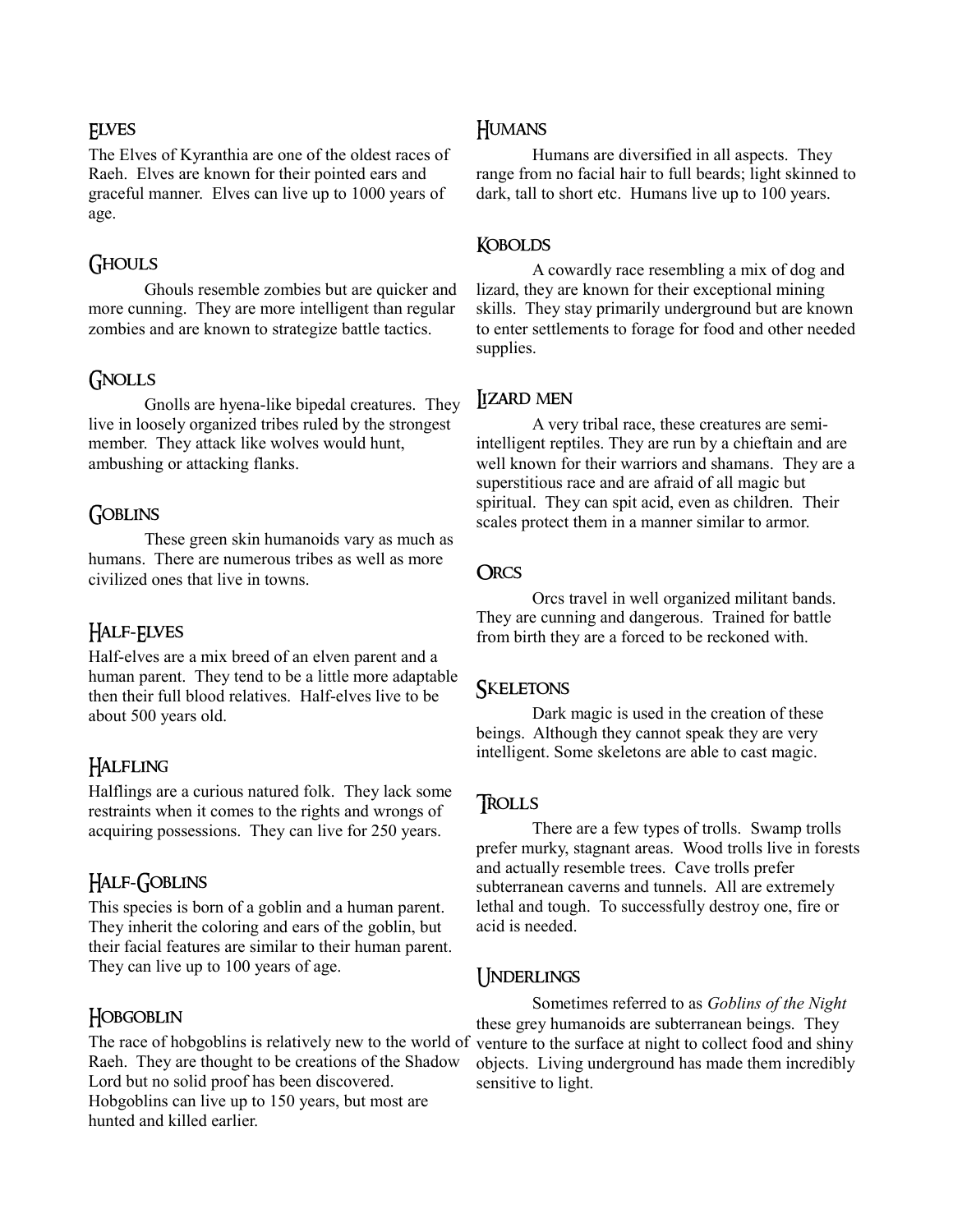#### Zombies

These reanimated corpses are slow but amazingly dangerous. They have to be literally chopped to pieces to be stopped. They feel no pain what so ever. Their bite can spread their disease. Fortunately, they are THE CRIMSON ROAD completely mindless, and aside from swinging weapons, cannot do even the simplest of tasks, such as working a door. Zombies, like all the other undead, can only come out at night as the sun destroys them instantly.

**PLACES** 

# This is a list of some of the more popular places in Kyranthia.

# PORT ARMONIA

Port Armonia is the main port in Aegarius, which has a direct travel route to Emerald Port of Durago Island. This port holds the royal fleet of King Teros.

#### MINES OF **DRAH**'MA'THEN

A mine in Drägrim Thel that is heavily guarded, HALL OF MEETING it is rumored to be the tunnel system that leads throughout all Kyranthia. None but the highest ranking dwarves of Drägrim Thel are permitted inside.

I reviewed numerous records of people claiming to have been in the mines but none seemed to match anything else recorded. It is my belief that most stories are just that, tales.

# PLAINS OF THOZ'AL

The great plain of Kraza-Thull, Throck Vul' Doon uses it as his personal hunting ground. It holds his fortress, Bloodspire. Many exotic animals roam these plains. The sun beats down so intensely that it can reach temperatures that can kill.

### IBRARY OF GREATER KNOWLEDGE

The library is where the High Wizards catalog all the knowledge they gather. Only High Wizards and their pupils are allowed in the library. It contains over

one million books, scrolls and tomes, with more being discovered or written every day. The Library is located in Wiltshire.

The tunnel that connects the Sentinels, it is a subterranean road linking each tower. Its name is taken from the red hue the rocks give off from the torches lining it.

#### **GUILDS**

The Guilds throughout Kyranthia are sanctioned by the Royal Court. Each major settlement is entitled to have a guild for numerous studies. They include: magic, alchemy, healing, smithing, bardic studies, merchants and militia. Each guild is run by an appointed official and their apprentice. Dues are paid to be members, but the knowledge learned is hard to come by in other ways.

#### The Boiling seas

The Boiling Seas refers to the area of water surrounding the Smolder Fields. The sea is at a constant boil, making travel through impossible.

The Hall of Meeting is a great chamber in Aegarius that is used by the Lord Protectors for their annual meeting.

# Thrum-Val

The capitol city of the dwarves, Thrum-Val is city that is carved out of the side of the Arandor Mountains. It is a marvel of stone work.

#### The Corpse Ways

The corpse Ways is a system of tunnels made by and used by undead. It's a dangerous labyrinth of death and despair. It is located in Athlorn

# Many tomes lead to believe that the Corpse Ways is the home of the Death Knights.

#### Breniden Bog

Breniden Bog is a large swamp named after the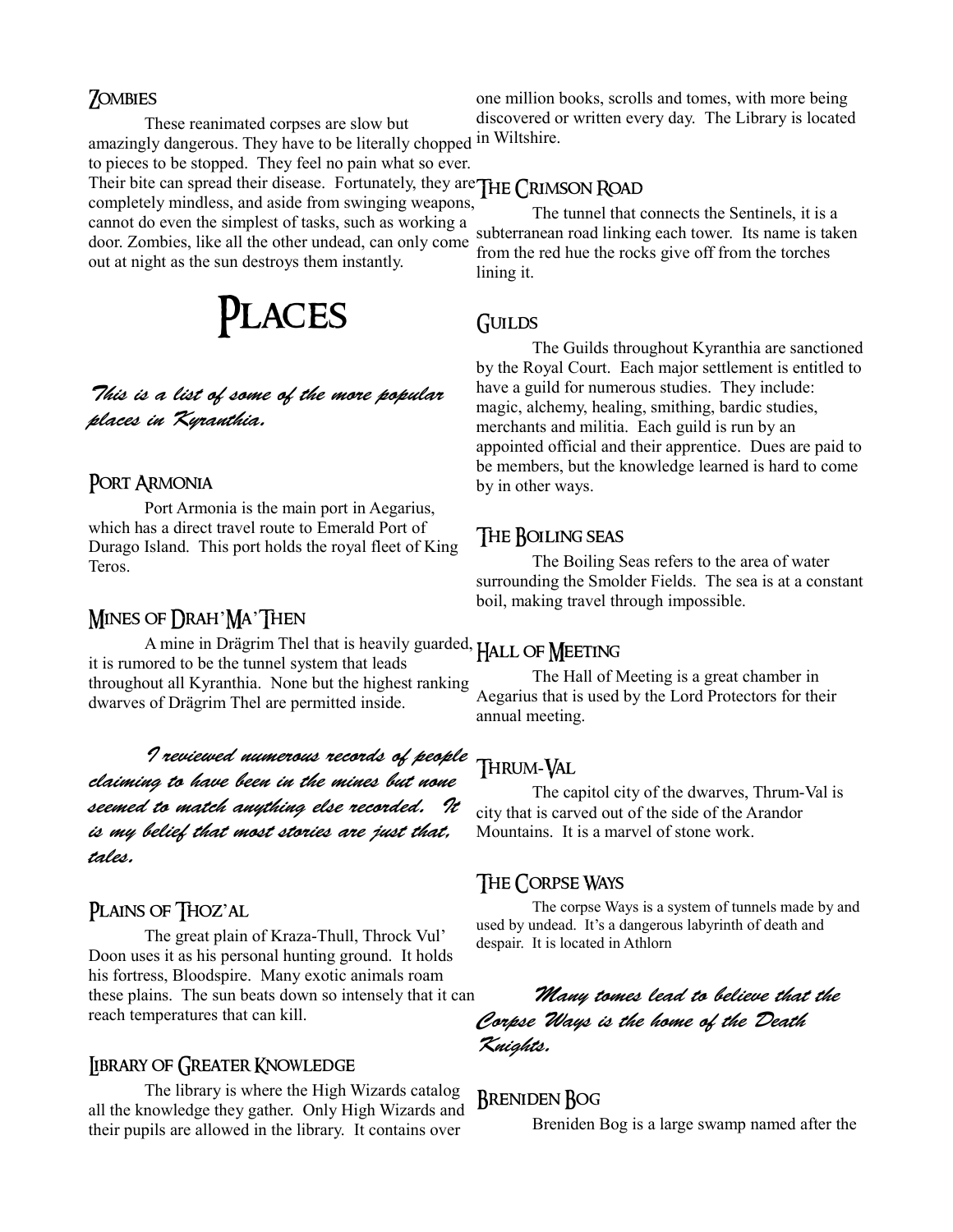man who discovered it, Breniden Bothem. It has been nicknamed the Bowels of Bothem, referring to the smell. It is located in Aegarius.

#### DRAYSON FOREST

A large forest in Aegarius, it spans many leagues. It is home to elves, rangers and even some fouler beasts. It is rumored that the Oak Men's domain ENTHROMANCERS' NICHE is located here.

# DANICK HILLS

A hilly area of terrain named for the Orc chieftain that has claimed it for his own. Most people dare not venture here for fear of death. The Danick hills are in Aegarius.

# Gul-Thran

Gul-Thran is the name of the Shadow Lord's fortress. It is where he is currently imprisoned. The Seals of Six, magical seals to keep him imprisoned, are slowly deteriorating.

# Caverns of Carpath

A large tunnel system known for its rich deposits of ore, much of the metal used in Kyranthia is  $\beta$ ARKING HILLS from here.

# Hill of Sacred Bones

This hill has reports of numerous undead at night. Some say it is the resting place for some long dead nobility.

#### Woods of the Whispering Wights

Stories state that these woods house wights. You can hear their howls and whispers through the trees.

### Arakin Caves

Also known as the Cavern of Cobwebs by locals this cave system is a maze of spider webs and arachnids.

I found a copious amount of records stating that the Arakin Caves are actually an entrance into the subterranean areas that

are inhabited by Drow.

# SCORCHWOOD HALL

This is a hall that is in ruins and believed to be haunted.

A lone altar on a small hill in a grove littered with bones. It is rumored to be a ritual site for Shadow Binders. No one has witnessed actual Shadow Binder rituals but every time the area is cleared of bones they reappear the next morning.

# THE FLAMING LOCH

This is a large body of water that appears to be on fire at sunrise and sunset.

### KAHLANNI'S LABYRINTH

A maiden named Kahlanni was lost in a labyrinth. Many heroes entered, trying to save her and none returned. No one knows for sure what lurks in the maze, but it is believed that Kahlanni is still there.

The Barking Hills are named after the Gnolls that inhabit them.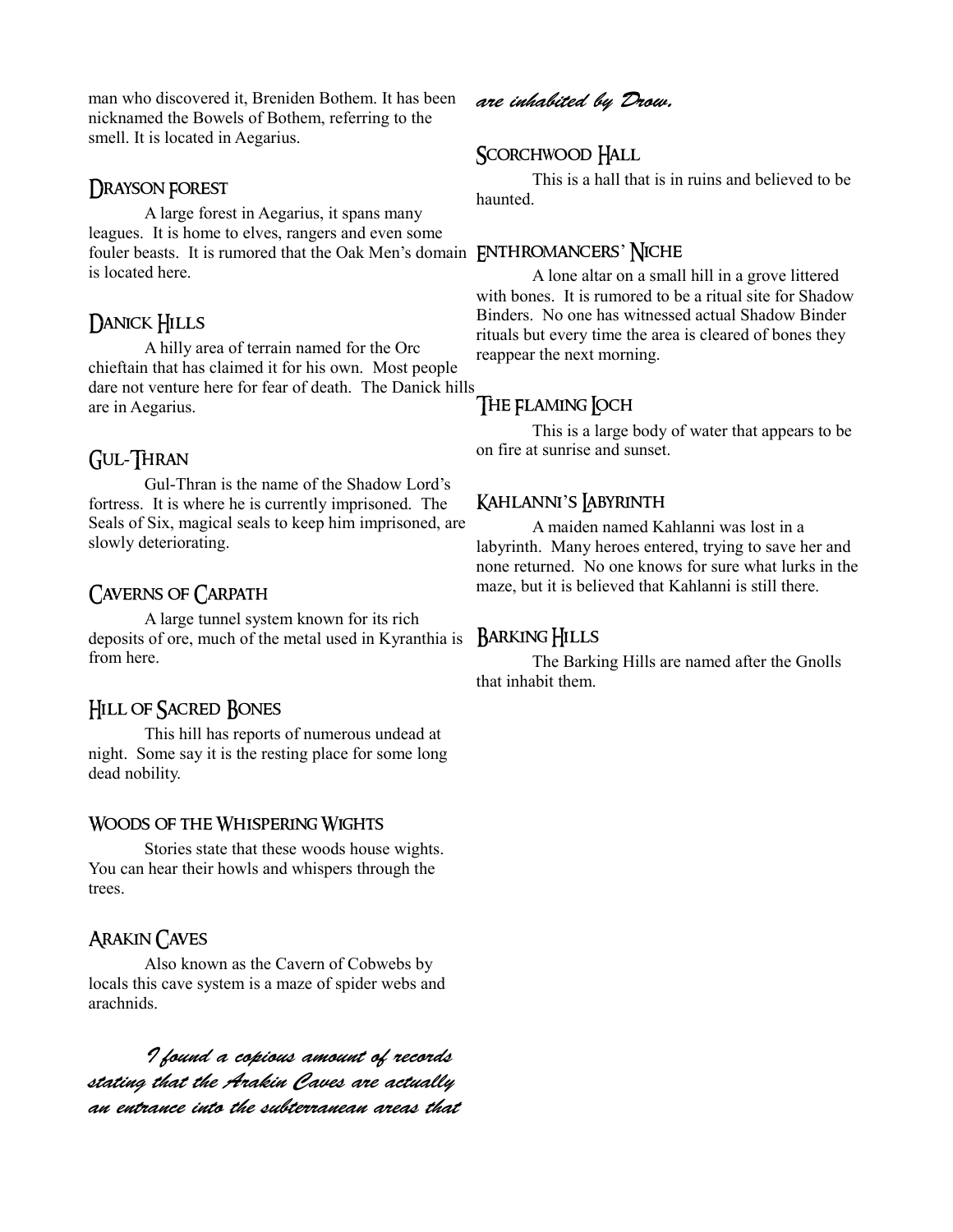# **HISTORY**

The following is a quick overview of the history of Kyranthia. This will only date back a few thousand years. When the Lord of Shadows came into existence most of the history prior was lost. More of our past is being uncovered and is being added to our libraries.

## THE LOST TIMES

The Lost Times is the period before the Shadow Lord. Most of the history of this era is lost, but we are slowly learning what we can of it.

# The Dark Years

The dark years refer to the years when the Shadow Lord was formed in our realm.

#### The Age of Rebuilding

The Age of Rebuilding refers to the time between when the Shadow Lord was imprisoned to the current day.

**1 DY** The Shadow Lord is "born". The Land changes into its current layout.

**2 DY** The minions and monsters of the Shadow Lord start ransacking the kingdom.

**5 DY** The kingdom of the Elves abandon the other races. They go into seclusion.

**12 DY** The dwarves blame the Elves for the Shadow Lord's reign of terror. They claim war against them.

**13 DY** The Lord of the Elf realm, Gwain Dawnleaf is killed.

**22 DY** A large number of people head to the frozen north, thinking it to be safer than the war with Dark. The Ice Shelves are formed.

**54 DY** The Goblins flee to the Island of Tog. They are affected by the taint of Shadow and are at constant conflict with each other.

**114 DY** Gul Morthas extends to cover more than five hundred square miles.

**254 DY** The race of Hobgoblins make their first appearance in the world.

**439 DY** The Shadow Lord begins construction of an immense fortress.

**490 DY** The Shadow Lords fortress is completed.

**750 DY** The Orcs begin their reign of terror across the land. They eventually claim a section they name Kraza-Thull.

**897 DY** The dwarves take to the mountains. They are rarely seen by other races.

**1232 DY** Gul Morthas extends to cover more than ten thousand square miles.

**1387 DY** Citadel U'Dundei is built.

**1467 DY** In attempt to sail around Gul Morthas sailors discover Durago Island.

**1592 DY** Gul Morthas expands to one hundred thousand square miles.

**1640 DY** The Elves return to the land and found Quath-Ona, which later is renamed Belgrim by the Dwarves.

**1789 DY** Athlorn is officially founded by a group of Outlaw Thief's. Crime runs rampant and most families can barely survive.

**2201 DY** Two areas, known as Throm and Cyr, unify to form Wiltshire.

**2343 DY** Gul Morthas expands to cover more than one hundred and fifty thousand square miles.

**2389 DY** Teros Montel is born.

**2466 DY** The dwarves claim the Arandor Mountains as their land and name it Drägrim Thel.

**2502 DY** Teros Montel holds council with

representatives of the different Provinces in Kel'Thorn. **2503 DY** Gul Morthas expands to cover more

than two hundred thousand square miles. The races of Kyranthia unify and strike against the Shadow Lord. He is imprisoned. The Age of Rebuilding begins.

**1 AR** Teros Montel is declared King of Kyranthia. He appoints a Lord Protector to each

kingdom. Construction of the castle in Aegarius begins. **2 AR** Council is help with all Lord Protectors.

They meet yearly after this point. **4 AR** Most of the destruction has been repaired. Kyranthia starts to seem whole again.

**10 AR** A small amount of creatures are seen coming from Gul Morthas. Construction of the Sentinels begins. The Flame Wardens are established. The King's castle is completed.

**15 AR** The Sentinels are completed. The Flame Wardens keep the creatures at bay.

27 AR Kel'Thorn is attacked by a massive horde of undead. It is lost.

**42 AR** The High Wizards are established by orders of his majesty.

**98AR** The Elves ask for help of the Dwarves to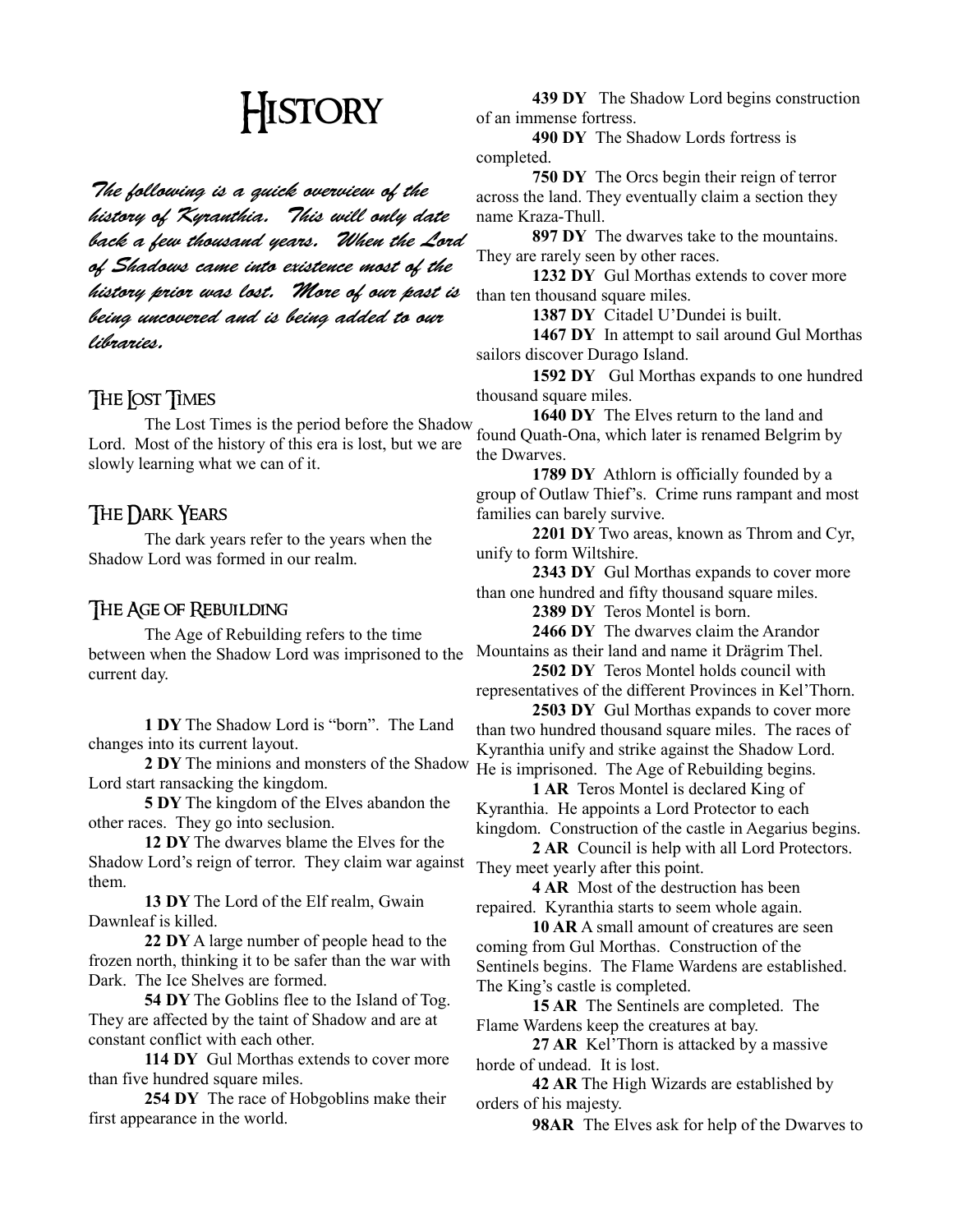save their poor province. The Dwarves agree but in return change the name to Belgrim.

**187 AR** The Prince is born.

233 AR Peace seems to finally be upon Kyranthia.

**261 AR** The Princess is born.

**279 AR** The Goblin Wars start in Tog. The whole province is involved

**322 AR** The Pauper Prince is appointed the new Lord Protector of Athlorn. Peace is restored and

families are able to survive without fear of want or hunger.

**467 AR** The first Shadow Binder is found casting a ritual on the seals that imprison the Shadow Lord. The seals start to weaken.

521 **AR** The king is assassinated in the town of Valdarin's Gate. Shortly after the prince is also found dead.